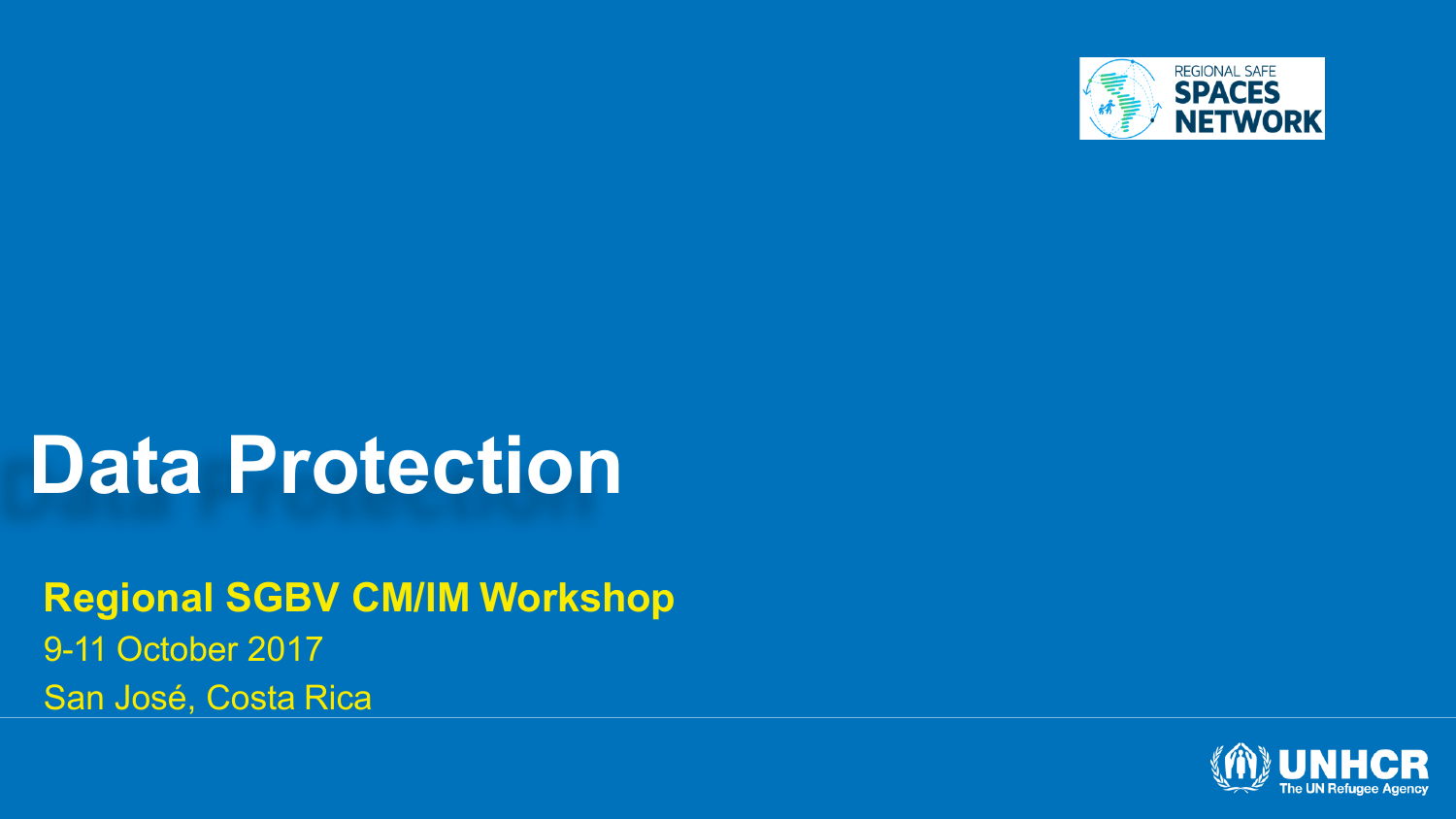

# **Learning Objectives**

- Review key elements in the UNHCR Data Protection Policy.
- 2) Reflect on data protection measures in place in your organization using the Data Protection Checklist.

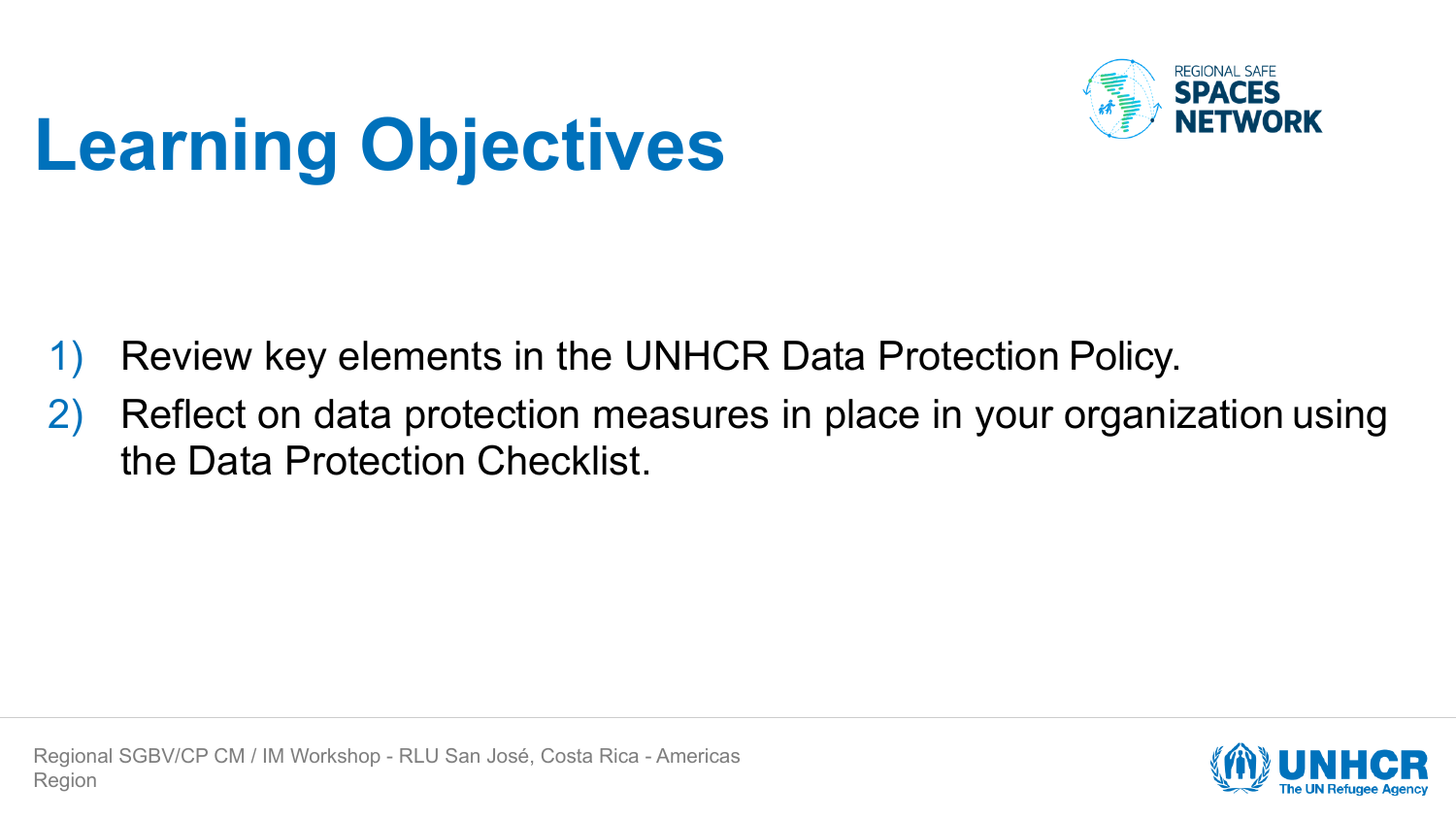**UNHCR's new Data Protection Policy (2015):**

### **Purpose, Rational and Scope:**

- ü Processing **personal data** of UNHCR's persons of Concern (PCO) in accordance with **UN's regulations** on computerized personal data file.
- ü **UNHCR, partners and third parties** handling POC's data.
- ü Even **after individuals are no longer POC**

http://www.refworld.org/docid/55643c1d4.html

Regional SGBV/CP CM / IM Workshop - RLU San José, Costa Rica - Americas Region

### **POLICY**

on the Protection of **Personal Data of Persons** of Concern to UNHCR





Guidance in related UNHCR materials:

- UN Staff Regulations.
- Code of Conduct.
- Registration and Resettlement Handbooks,
- RSD Procedural standards, etc.

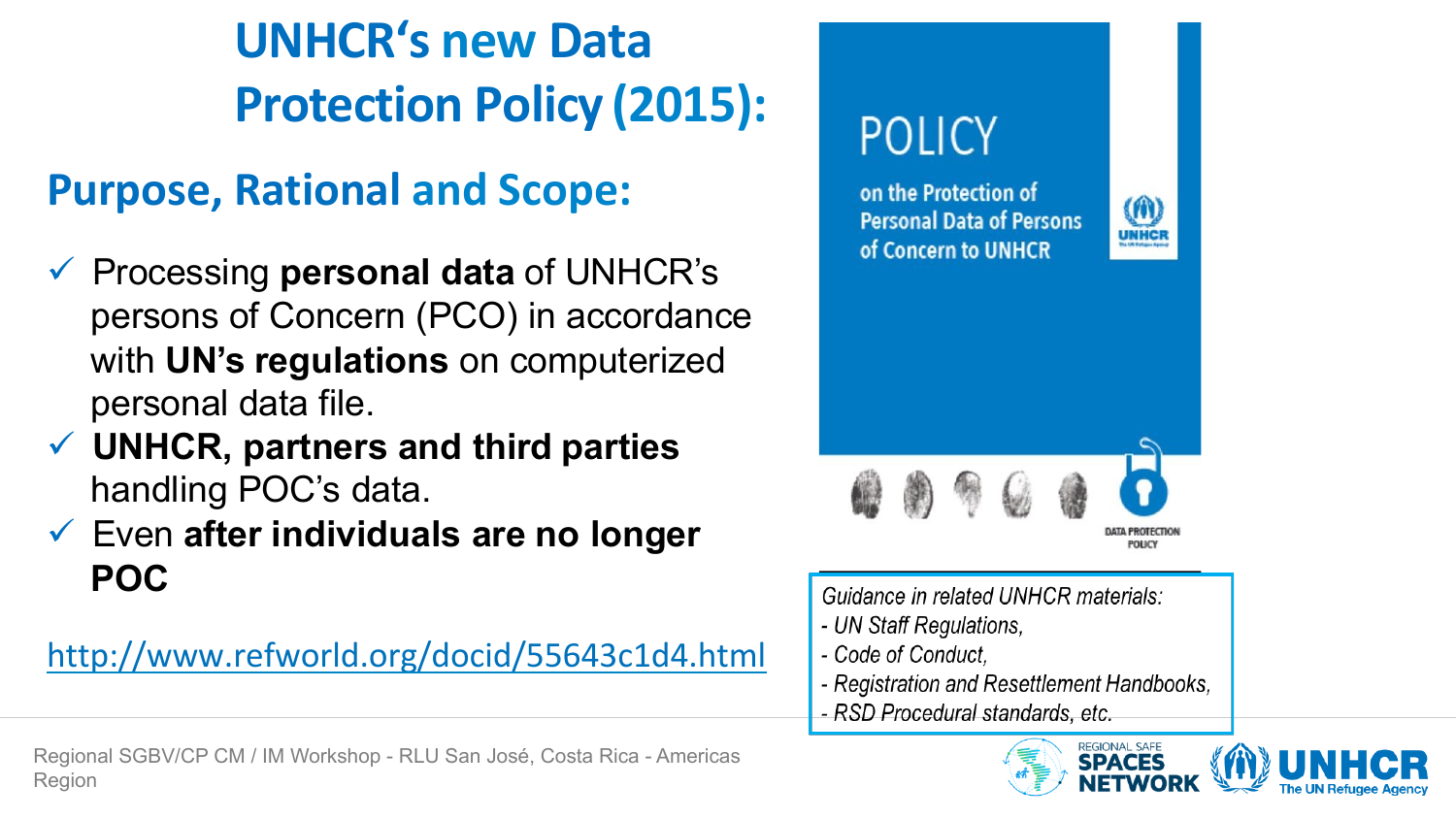#### **UNHCR's new Data Protection Policy (2015): Basic principles**

- ü **Legitimate and fair processing** : consent, best interest, UNHCR's mandate, POC's safety & security
- ü **Purpose specification**: specific and legitimate purpose
- $\checkmark$  **Necessity and proportionality** : not to exceed the purpose
- $\checkmark$  **Accuracy**: updated to ensure it fulfils the purpose(s) for which it is processed
- ü **Respect for the rights of the data subject** (POC) : information, access, correction, deletion and objection
- ü **Confidentiality** : even after the data subject is no longer a POC.
- **Security** : technical and organizational data security measures (SOP, training, Data Protection Impact Assessment; physical security, access control, protection of data in security risk situations).
- $\checkmark$  **Accountability**: accountability and supervision structure

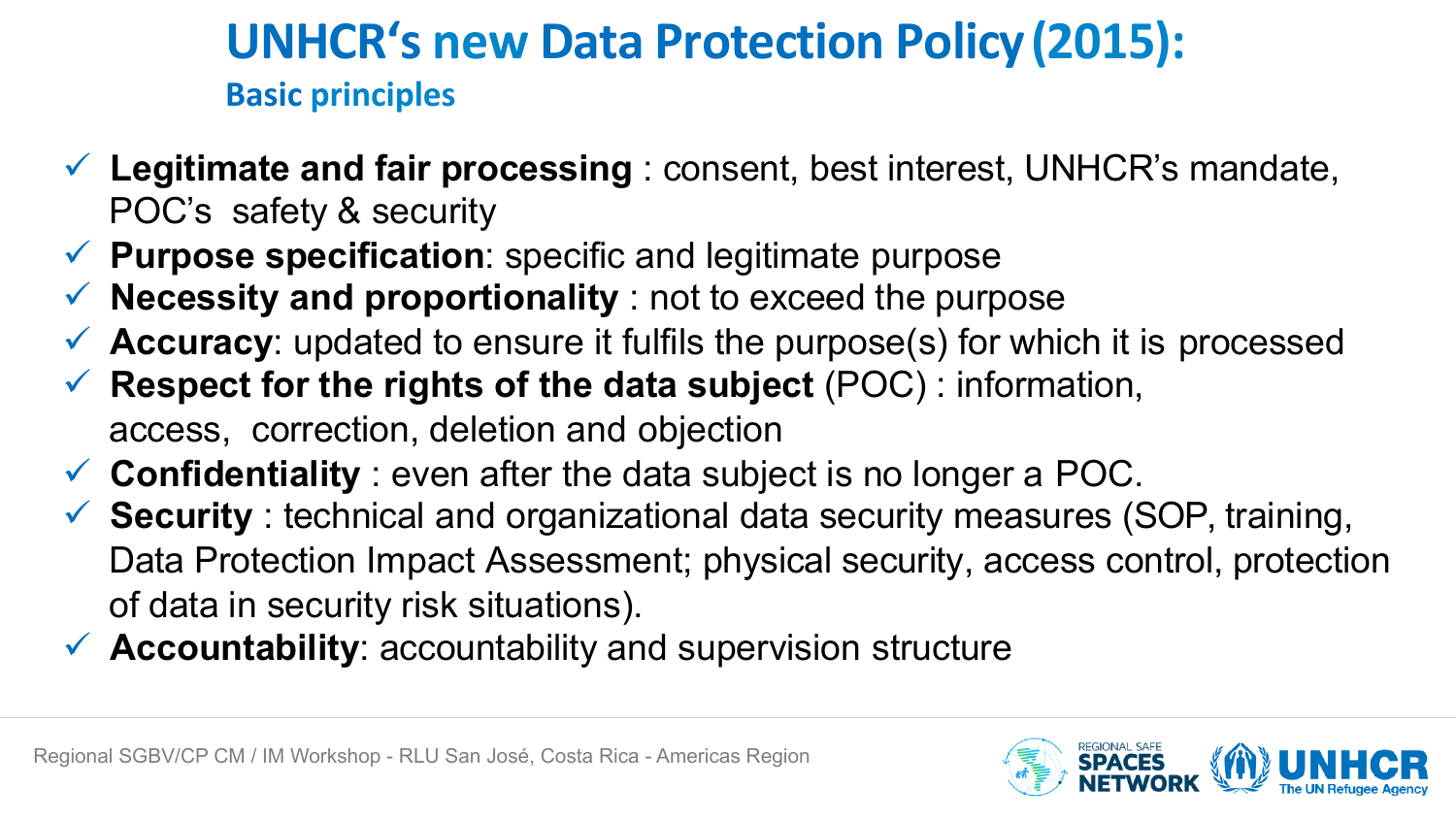## **Data Protection Impact Assessment (DPI)**

A tool and process for assessing the protection impacts on data subjects in processing their personal data and for identifying remedial actions as necessary in order to avoid or minimize such impacts.

#### **WHEN:**

When elaborating new systems, projects or policies or before entering into data transfer arrangements (DTA) **WHAT:**

general description of the new system, project or DTA

 $\checkmark$  analysis of the risks to the rights of data subjects **WHO and HOW:** please consult **Regional Legal Unit and HQ**

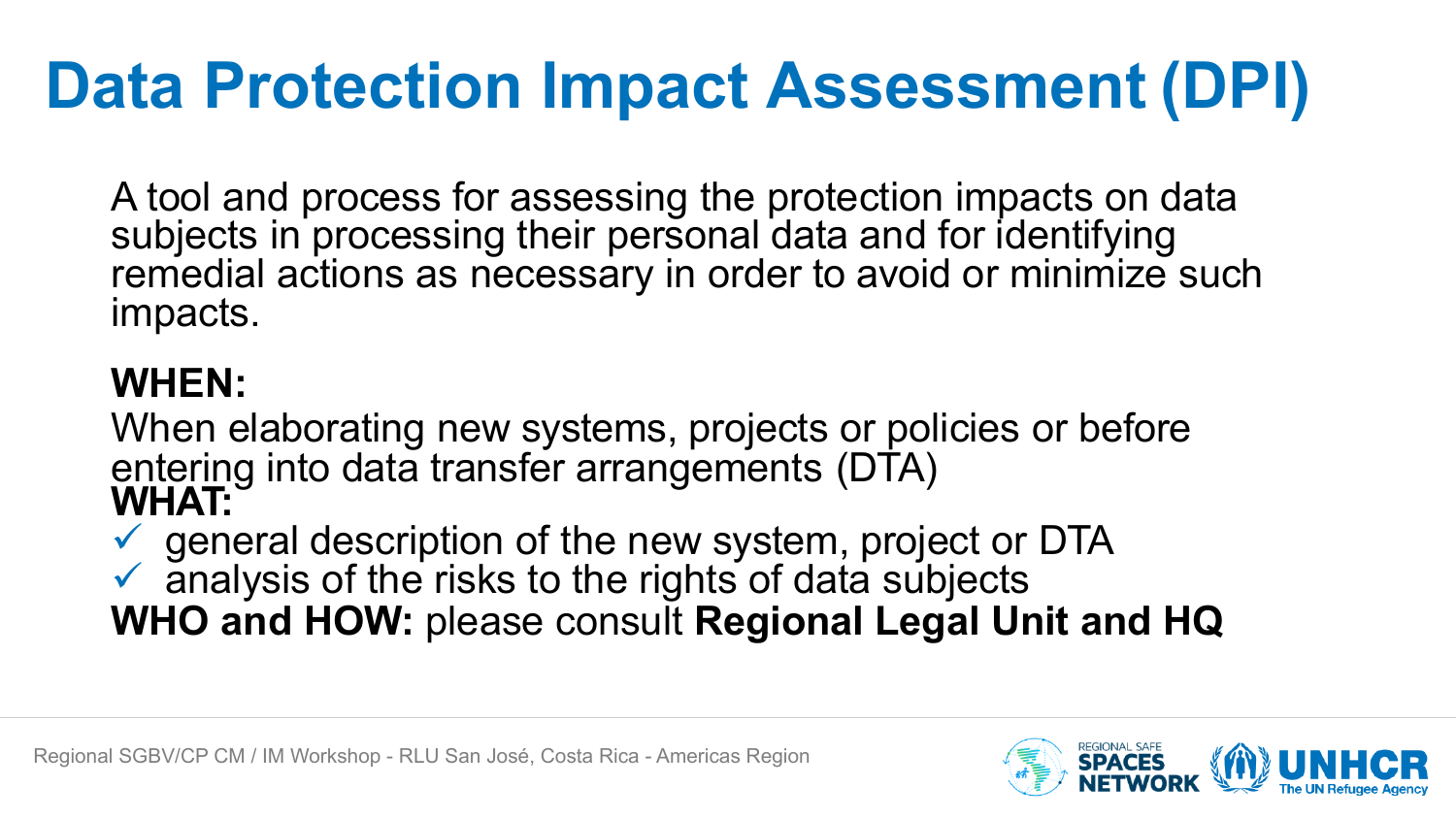### **Implementing Partners (IPs) and UNHCR's POC data**

- IPs are expected to apply the **same standards or comparable standards and principles** of UNHCR's data protection policy
- Standards and principles should be **verified** and included **Partnership Agreements**
- § **UNHCR to assist Implementing Partners** in building or enhancing their capacity
- § Personal data should be **returned to UNHCR upon termination of the agreement**, unless exceptional circumstances apply



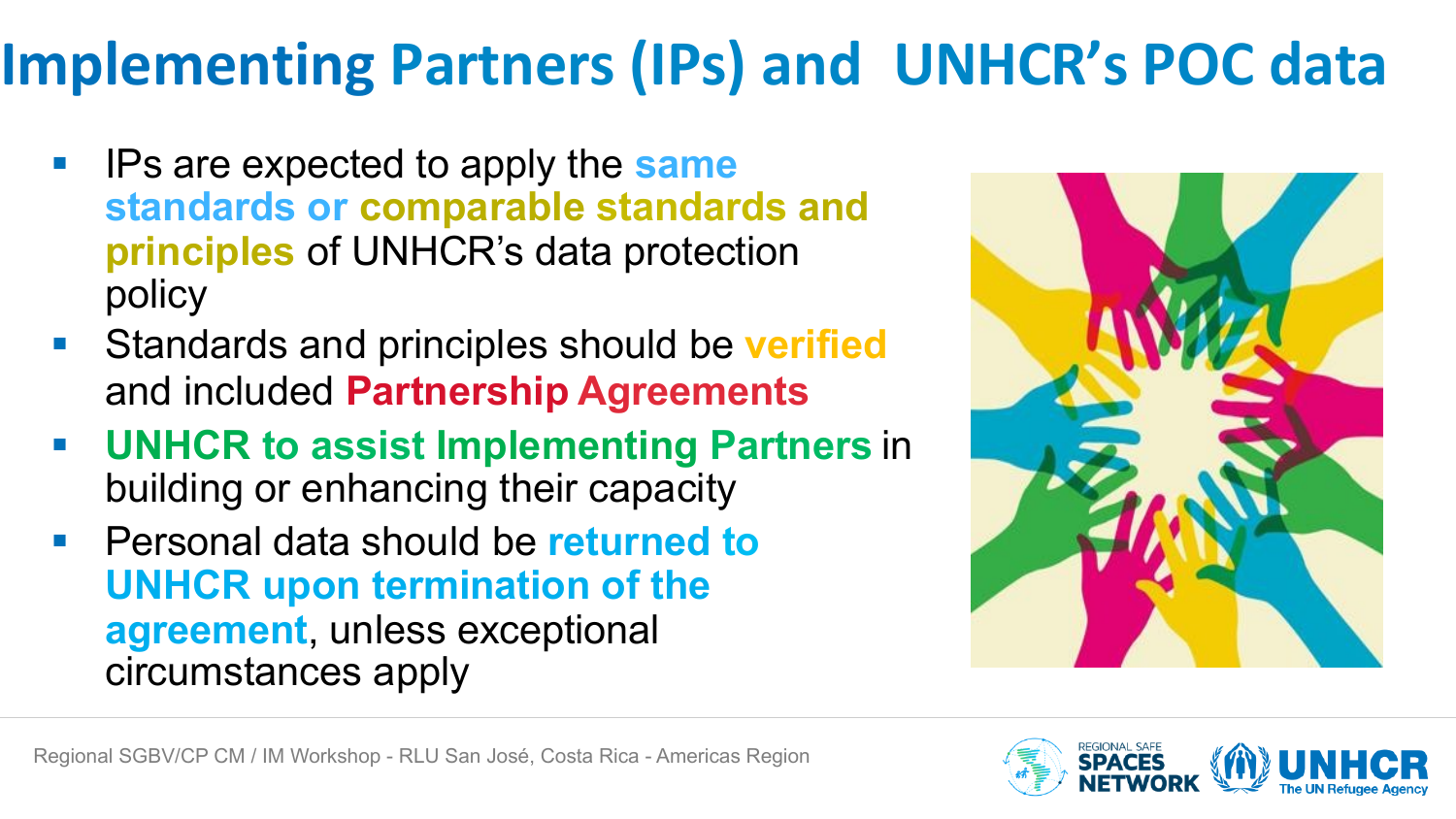

### **SGBV/CP data protection measures**

- Basic data protection practiced by orgs/agencies
- Tool: Data Protection Checklist
- Confidentiality of information / Information Sharing Protocol
- Limited access to SGBV/CP data (referrals & Transfers)
- Anonymous information in reports

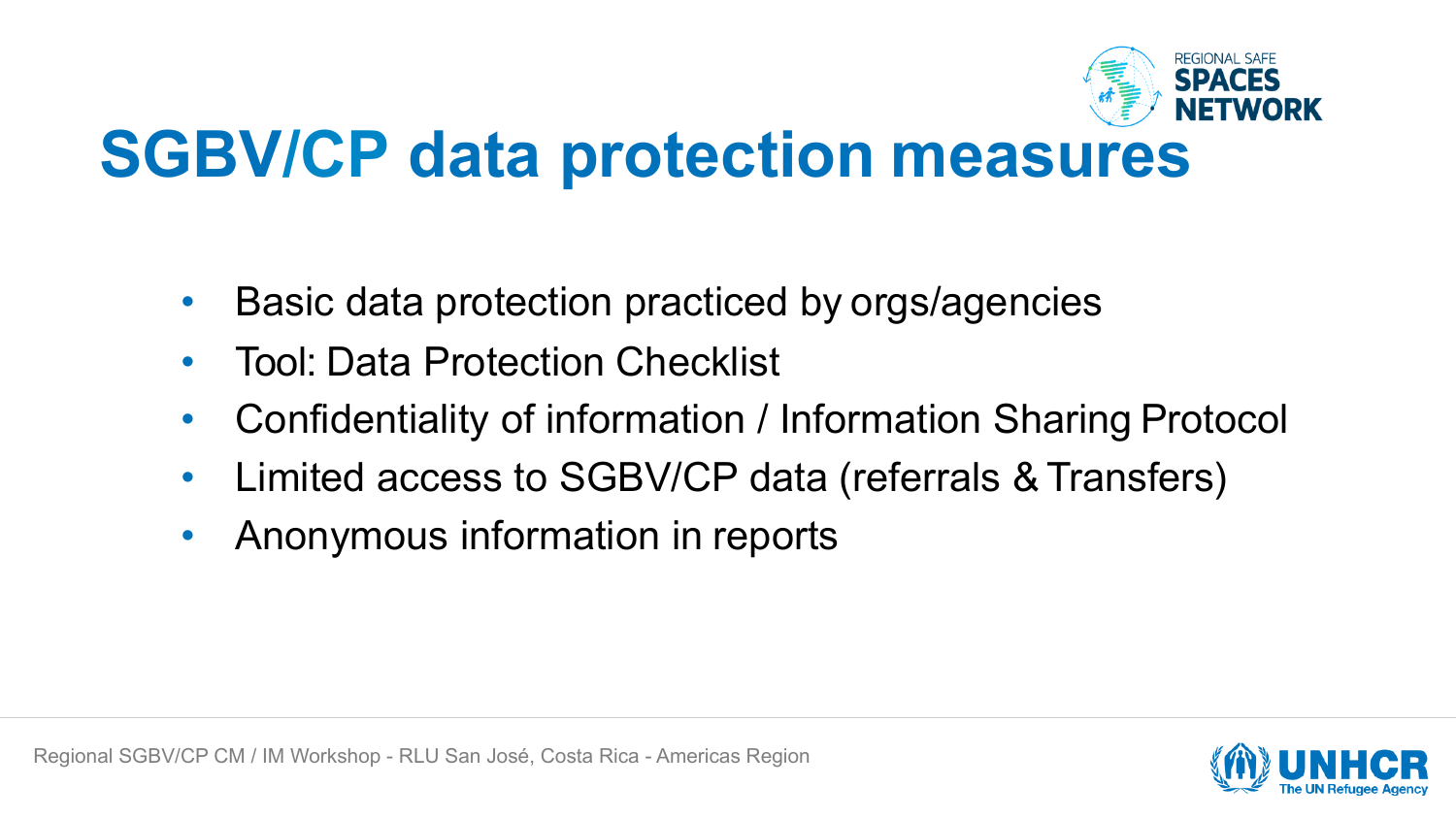# **Data Protection Checklist**



- 1. Self-audit of basic data protection measures in place or not in place for organizations/agencies
- 2. To be considered at various intervals of time (at least once per year)
- 3. Considerations for paper and electronic files in any type of operation
- 4. Data contingency planning, particularly in emergency or high security risk locations

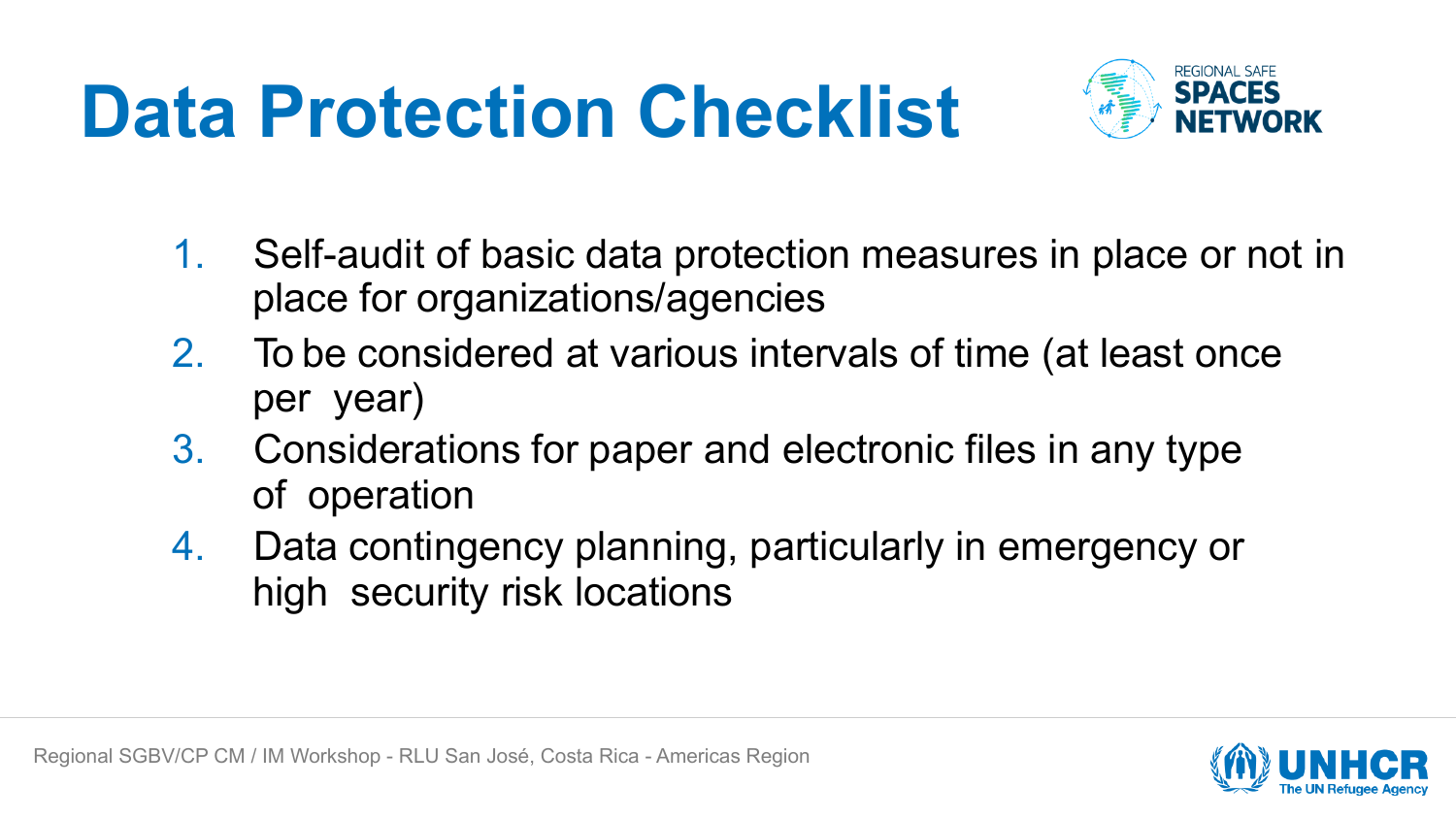## **ACTIVITY: Data Protection in your Operation**

#### **Instructions**

- 1. Break into groups by country **or** groups of 3 or 4 from different countries.
- 2. Consider the **9 main questions in the Data Protection Checklist**.
- 3. Is this complete in your operation or are there still items that need to be put **in place?**